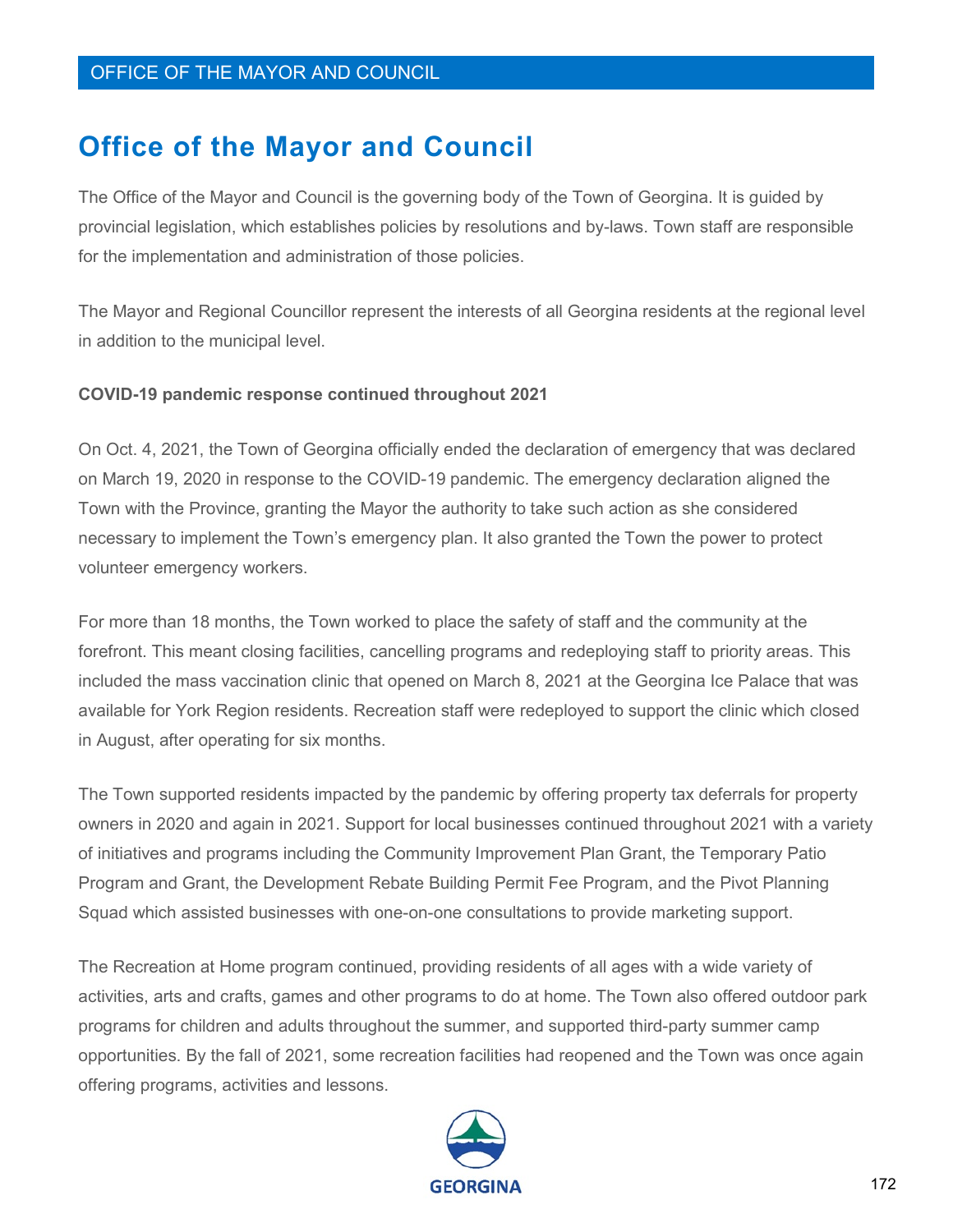## **Organizational Chart**



# 2022 Budgeted Expenditures and Revenues